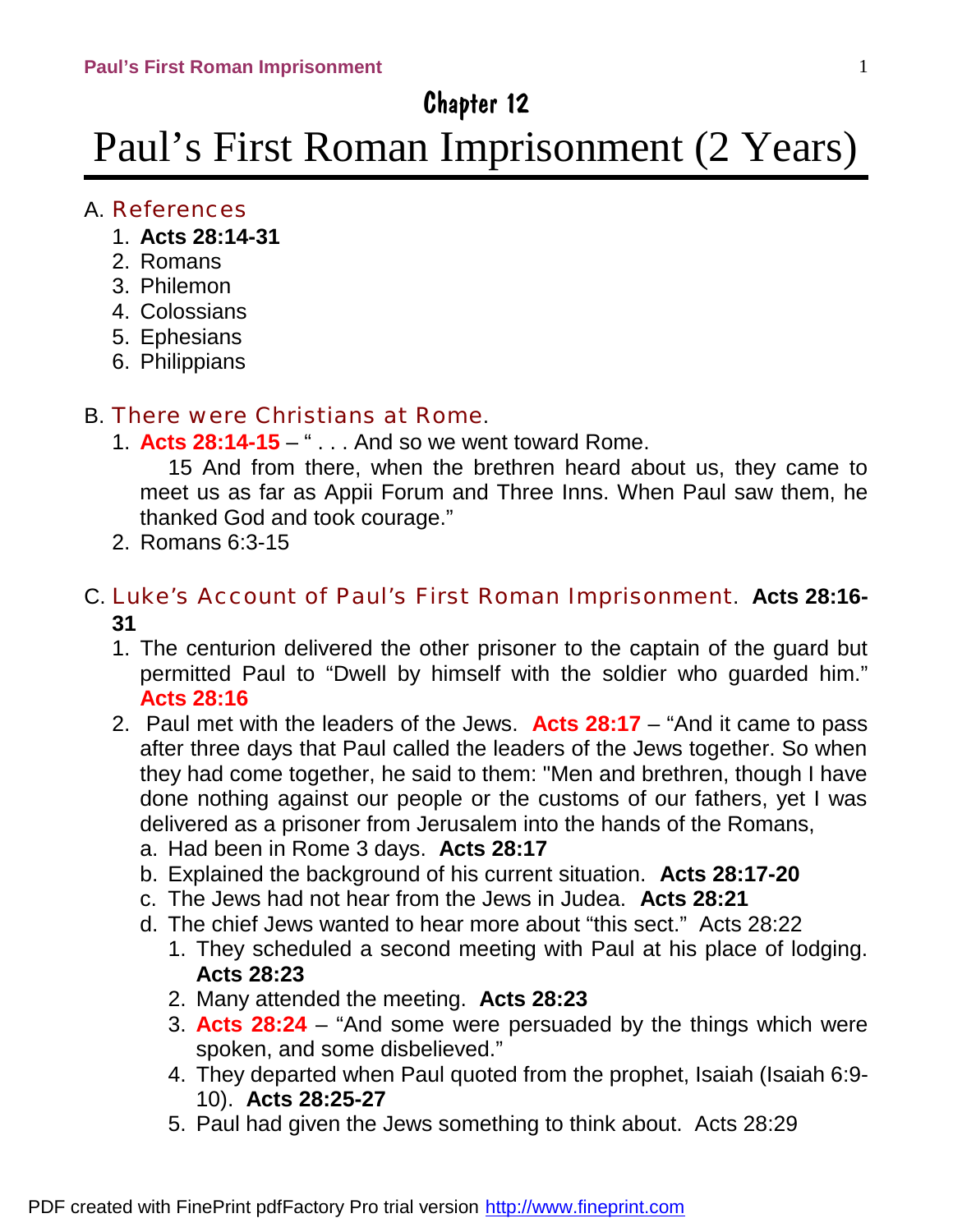#### **Paul's First Roman Imprisonment** 2

 e. **Acts 28:30-31** – " Then Paul dwelt two whole years in his own rented house, and received all who came to him,

31 preaching the kingdom of God and teaching the things which concern the Lord Jesus Christ with all confidence, no one forbidding him."

#### D. During the First Roman Imprisonment, Paul Wrote:

- 1. Philemon
- 2. Colossians
- 3. Ephesians
- 4. Philippians
- E. During the First Roman Imprisonment as Recorded in Philemon, Colossians, Ephesians, and Philippians.
	- 1. **Philemon 8:9** "Therefore, though I might be very bold in Christ to command you what is fitting,

9 yet for love's sake I rather appeal to you -- being such a one as Paul, the aged, and now also a prisoner of Jesus Christ ."

2. **Colossians 4:2-4** – "Continue earnestly in prayer, being vigilant in it with thanksgiving;

3 meanwhile praying also for us, that God would open to us a door for the word, to speak the mystery of Christ, for which I am also in chains,

4 that I may make it manifest, as I ought to speak."

- 3. Ephesians
	- a. **Ephesians 3:1** "For this reason I, Paul, the prisoner of Christ Jesus for you Gentiles."
	- b. **Ephesians 4:1** "I, therefore, the prisoner of the Lord, beseech you to walk worthy of the calling with which you were called."
	- c. **Ephesians 6:18-20** ""Praying always with all prayer and supplication in the Spirit, being watchful to this end with all perseverance and supplication for all the saints --

 19 and for me, that utterance may be given to me, that I may open my mouth boldly to make known the mystery of the gospel,

 20 for which I am an ambassador in chains; that in it I may speak boldly, as I ought to speak."

- 4. Philippians
	- a. **Philippians 1:7** "Just as it is right for me to think this of you all, because I have you in my heart, inasmuch as both in my chains and in the defense and confirmation of the gospel, you all are partakers with me of grace."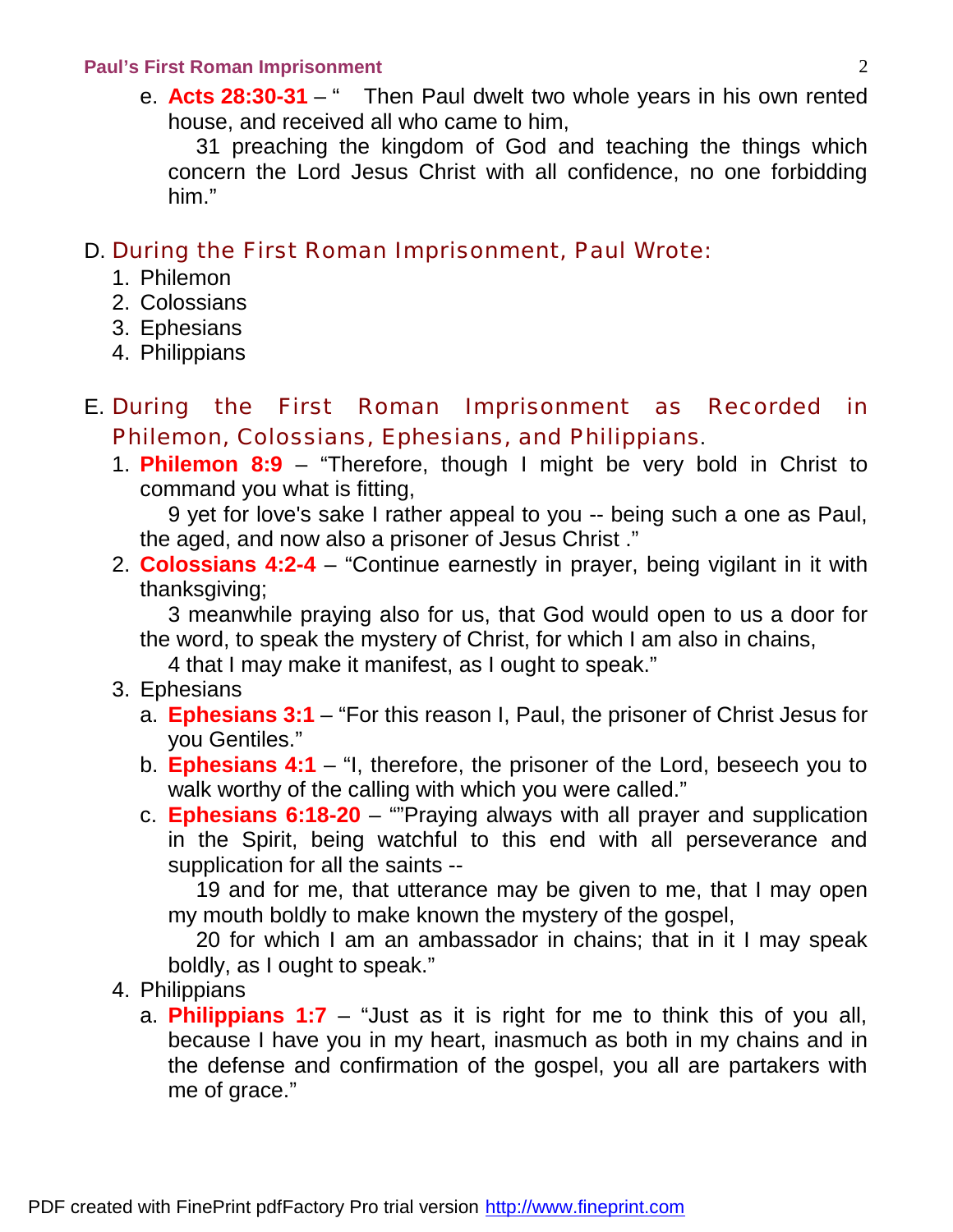#### **Paul's First Roman Imprisonment** 3

b. **Philippians 1:12-16** – "But I want you to know, brethren, that the things which happened to me have actually turned out for the furtherance of the gospel,

13 so that it has become evident to the whole palace guard, and to all the rest, that my chains are in Christ;

14 and most of the brethren in the Lord, having become confident by my chains, are much more bold to speak the word without fear.

15 Some indeed preach Christ even from envy and strife, and some also from goodwill:

16 The former preach Christ from selfish ambition, not sincerely, supposing to add affliction to my chains."

#### F. Paul's Expectation of Being Released.

- 1. **Philemon 22** "But, meanwhile, also prepare a guest room for me, for I trust that through your prayers I shall be granted to you."
- 2. **Philippians 1:23-27** "For I am hard-pressed between the two, having a desire to depart and be with Christ, which is far better.

24 Nevertheless to remain in the flesh is more needful for you.

25 And being confident of this, I know that I shall remain and continue with you all for your progress and joy of faith,

26 that your rejoicing for me may be more abundant in Jesus Christ by my coming to you again.

27 Only let your conduct be worthy of the gospel of Christ, so that whether I come and see you or am absent, I may hear of your affairs, that you stand fast in one spirit, with one mind striving together for the faith of the gospel."

#### G. Paul's Companions During the First Roman Imprisonment.

- 1. Luke. **Acts 28:16** "And when we . . ."
- 2. Timothy
	- a. **Philemon 1**
	- b. **Colossians 1:1**
- 3. Epaphras (His visit to Rome occasioned he writing of Colossians)
	- a. **Philemon 23**
	- b. **Colossians 1:3-8; 4;12-13**
- 4. Onesimus and Tychicus
	- a. Onesimus delivered the letter to Philemon. **Philemon 1**
	- b. Tychicus delivered letters to the Colossians and Ephesians.
		- 1, **Colossians 4:7-9**
		- 2. **Ephesians 6:21-22**
- 5. Marcus, Aristarchus, Demas, Luke and Jesus (Justus) a. **Philippians 2:25-30; 4:18, 22**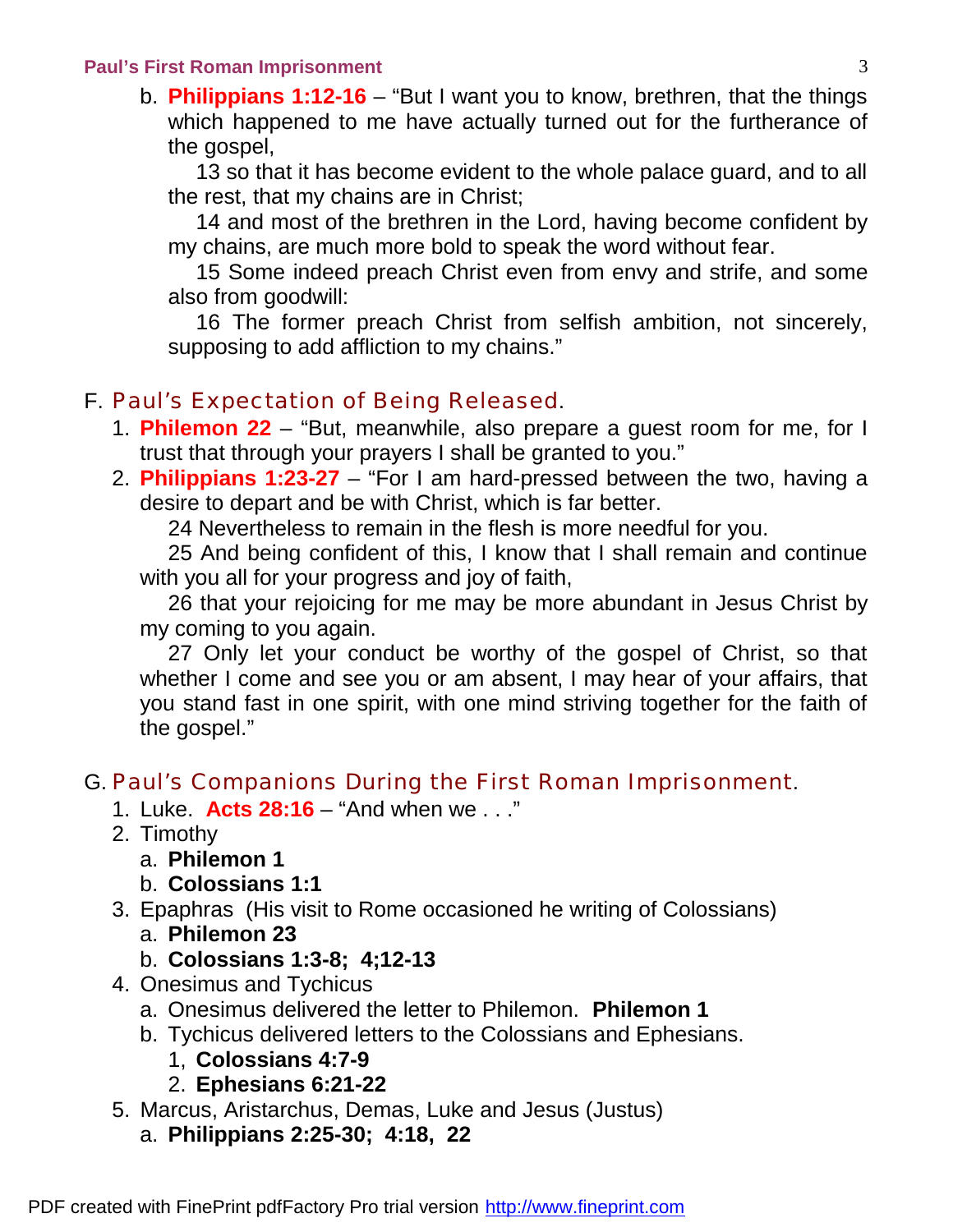#### **Paul's First Roman Imprisonment** 4

- b. Brought a gift from the Philippians
- c. Became sick and nearly died.
- d. Delivered the epistle to the Philippians.

#### H. Paul's Preaching During the first Roman Imprisonment.

- 1. **Philemon 10** "I appeal to you for my son Onesimus, whom I have begotten while in my chains."
- 2. Ephesians
	- a. **Ephesians 3:1-9**
	- b. **Ephesians 6:18-20** "Praying always with all prayer and supplication in the Spirit, being watchful to this end with all perseverance and supplication for all the saints --

19 and for me, that utterance may be given to me, that I may open my mouth boldly to make known the mystery of the gospel,

20 for which I am an ambassador in chains; that in it I may speak boldly, as I ought to speak.

- 3. Philippians
	- a. **Philippians 1:7** "Just as it is right for me to think this of you all, because I have you in my heart, inasmuch as both in my chains and in the defense and confirmation of the gospel, you all are partakers with me of grace.
	- b. **Philippians 1:12-20**

#### I. Paul Maintained Great Faith and Joy in Suffering.

- 1. **Colossians 1:24** "I now rejoice in my sufferings for you, and fill up in my flesh what is lacking in the afflictions of Christ, for the sake of His body, which is the church.'
- 2. **Ephesians 3:13** "Therefore I ask that you do not lose heart at my tribulations for you, which is your glory."
- 3. Philippians
	- a. **Philippians 1:19-25**
	- b. **Philippians 2:12, 16-18**
	- c. **Philippians 3:4-16; 20-21**
	- d. **Philippians 4:11-13**

#### J. Paul's Love and Care for the churches.

- 1. Colossians
	- a. **Colossians 1:1-9**
	- b. **Colossians 2:1-5**
	- c. **Colossians 4:15-17**
- 2. Paul constantly demonstrated love and care for the churches.